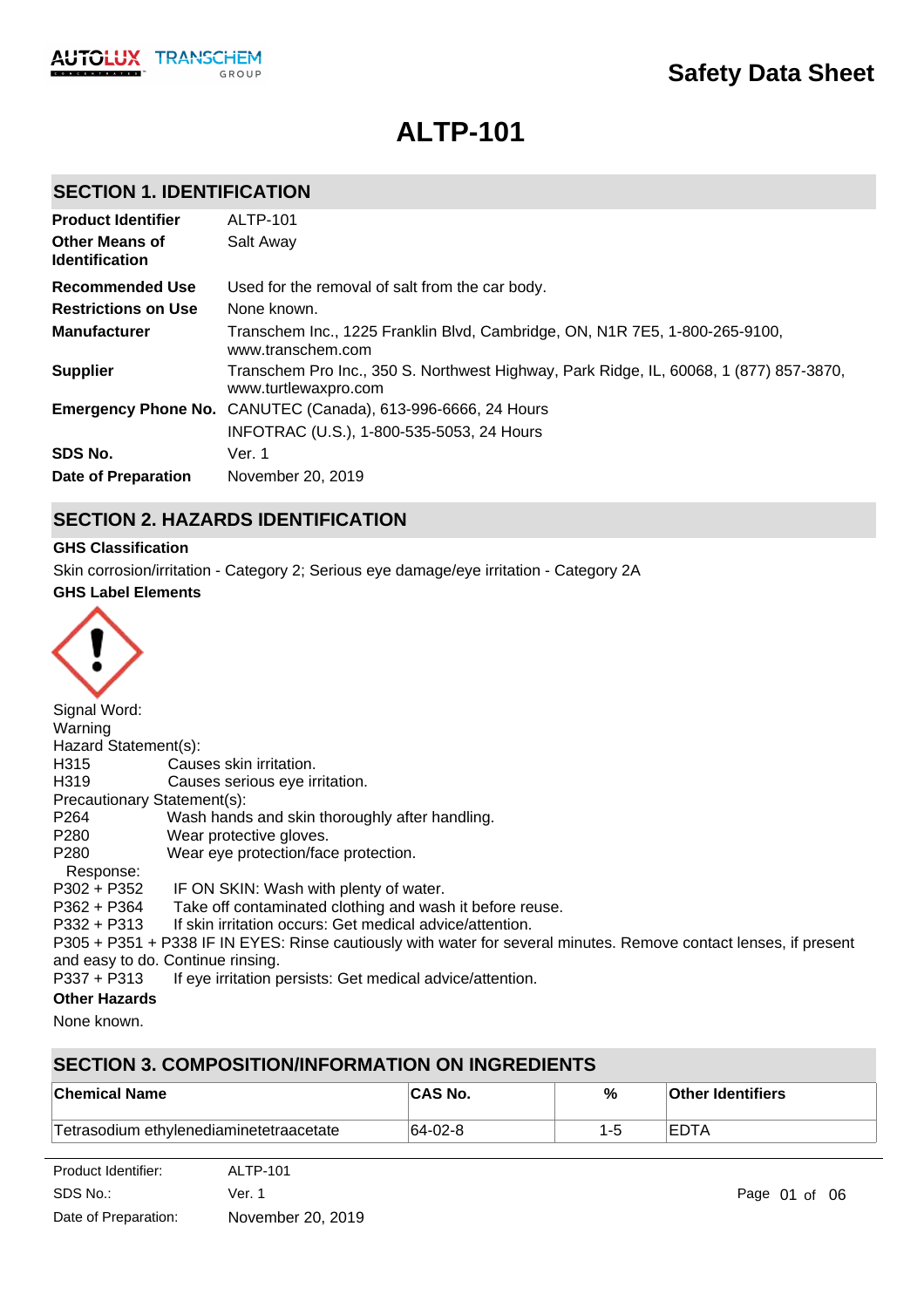| Alcohols<br>$\bigcirc$ 9-11<br>liquids<br>ethoxylater<br>oxvlate<br><br>AН.<br>м<br>. |
|---------------------------------------------------------------------------------------|
|---------------------------------------------------------------------------------------|

#### **Notes**

The specific chemical identity and/or exact percentage of composition (concentration) has been withheld as a trade secret.

### **SECTION 4. FIRST-AID MEASURES**

#### **First-aid Measures**

#### **Inhalation**

Move to fresh air. Get medical advice/attention if you feel unwell or are concerned.

#### **Skin Contact**

Take off contaminated clothing, shoes and leather goods (e.g. watchbands, belts). Immediately rinse with lukewarm, gently flowing water for 15-20 minutes. If skin irritation occurs get medical advice/attention. Clean clothing, shoes and leather goods.

#### **Eye Contact**

Immediately rinse the contaminated eye(s) with lukewarm, gently flowing water for 15-20 minutes, while holding the eyelid(s) open. Remove contact lenses, if present and easy to do. If eye irritation persists, get medical advice/attention.

#### **Ingestion**

Never give anything by mouth if victim is rapidly losing consciousness, or is unconscious or convulsing. Do not induce vomiting. Rinse mouth with water. Drink large amounts of water. Immediately call a Poison Centre or doctor.

#### **Most Important Symptoms and Effects, Acute and Delayed**

If on skin: may cause mild irritation. If in eyes: may cause moderate to severe irritation. Symptoms include sore, red eyes, and tearing.

### **Immediate Medical Attention and Special Treatment**

**Target Organs**

Eyes, skin.

#### **Special Instructions**

Rinse affected area (skin, eyes) thoroughly with water.

#### **Medical Conditions Aggravated by Exposure**

None known.

### **SECTION 5. FIRE-FIGHTING MEASURES**

#### **Extinguishing Media**

### **Suitable Extinguishing Media**

Use alcohol foam, carbon dioxide, water fog, halon, or dry chemical extinguishing media.

#### **Unsuitable Extinguishing Media**

None known.

### **Specific Hazards Arising from the Chemical**

Do not direct solid stream of water into burning liquid. Contact with water causes violent frothing and spattering.

### **Special Protective Equipment and Precautions for Fire-fighters**

Review Section 6 (Accidental Release Measures) for important information on responding to leaks/spills. See Skin Protection in Section 8 (Exposure Controls/Personal Protection) for advice on suitable chemical protective materials.

### **SECTION 6. ACCIDENTAL RELEASE MEASURES**

### **Personal Precautions, Protective Equipment, and Emergency Procedures**

Use the personal protective equipment recommended in Section 8 of this safety data sheet.

#### **Environmental Precautions**

It is good practice to prevent releases into the environment. Do not allow into any sewer, on the ground or into any waterway.

| Product Identifier:  | <b>ALTP-101</b>   |
|----------------------|-------------------|
| SDS No.:             | Ver. 1            |
| Date of Preparation: | November 20, 2019 |

Page 02 of 06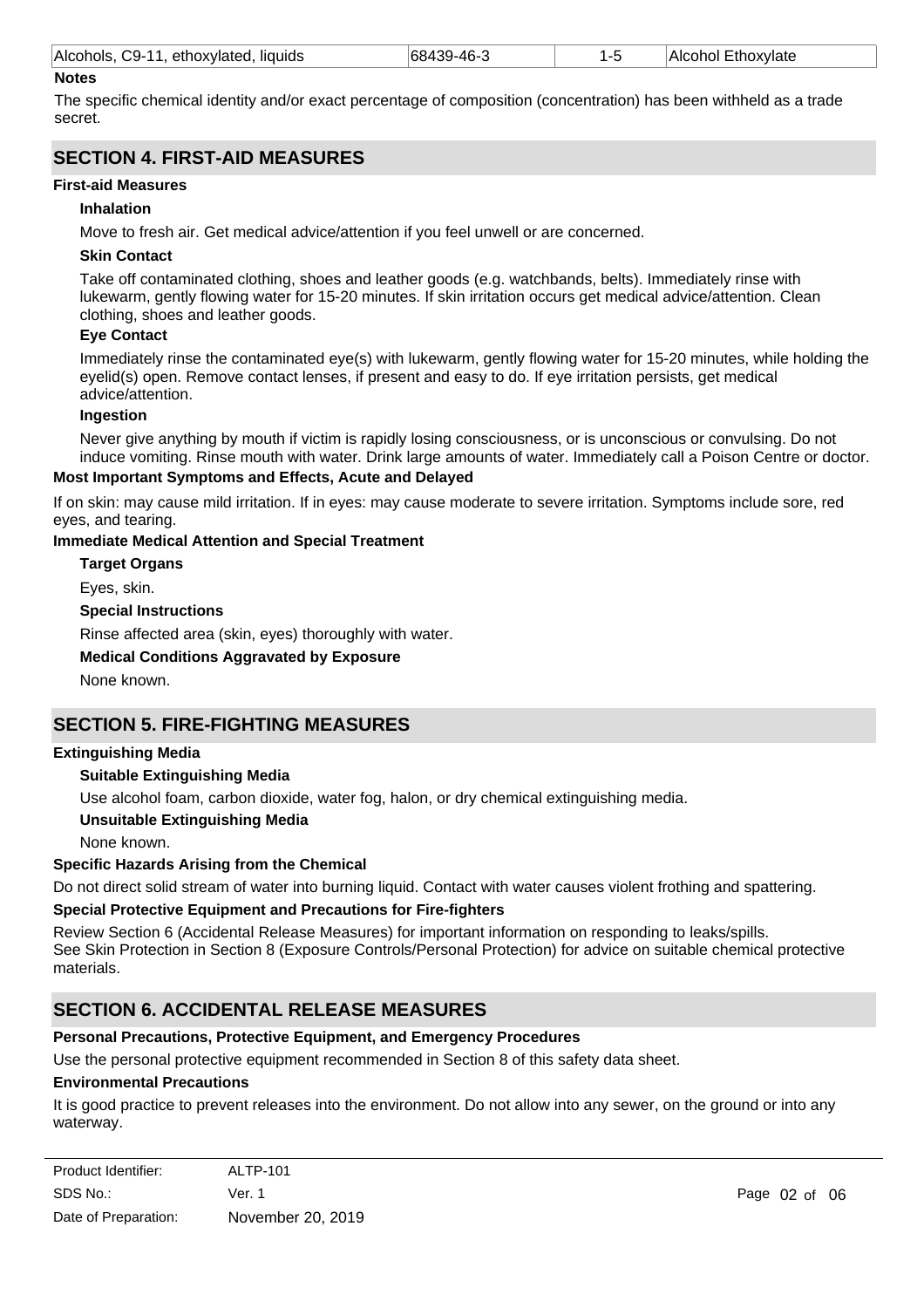### **Methods and Materials for Containment and Cleaning Up**

Review Section 7 (Handling) of this safety data sheet before proceeding with clean-up. Small spills or leaks: stop or reduce leak if safe to do so. Contain and soak up spill with absorbent that does not react with spilled product. Place used absorbent into suitable, covered, labelled containers for disposal. Large spills or leaks: dike spilled product to prevent runoff. Remove or recover liquid using pumps or vacuum equipment. Review Section 13 (Disposal Considerations) of this safety data sheet. Contact emergency services and manufacturer/supplier for advice.

#### **Other Information**

Report spills to local health, safety and environmental authorities, as required.

### **SECTION 7. HANDLING AND STORAGE**

#### **Precautions for Safe Handling**

Do not get in eyes, on skin or on clothing. Avoid release to the environment. Wear personal protective equipment to avoid direct contact with this chemical. Thoroughly clean clothing, shoes and leather goods before reuse or dispose of safely. See Section 13 (Disposal Considerations) of this safety data sheet.

#### **Conditions for Safe Storage**

Store in an area that is: cool, dry, well-ventilated, separate from incompatible materials (see Section 10: Stability and Reactivity). Store in a closed container. Keep from freezing. Comply with all applicable health and safety regulations, fire and building codes.

### **SECTION 8. EXPOSURE CONTROLS/PERSONAL PROTECTION**

#### **Control Parameters**

Not available.

#### **Appropriate Engineering Controls**

General ventilation is usually adequate. Use local exhaust ventilation, if general ventilation is not adequate to control amount in the air. Provide eyewash and safety shower if contact or splash hazard exists.

### **Individual Protection Measures**

**Eye/Face Protection**

Wear chemical safety goggles.

#### **Skin Protection**

Wear chemical protective clothing e.g. gloves, aprons, boots.

Suitable materials are: neoprene rubber, polyvinyl chloride, latex rubber.

#### **Respiratory Protection**

Not normally required if product is used as directed.

### **SECTION 9. PHYSICAL AND CHEMICAL PROPERTIES**

### **Basic Physical and Chemical Properties**

| Clear colourless liquid.<br>Appearance                                                                       |  |
|--------------------------------------------------------------------------------------------------------------|--|
| <b>Odour</b><br>Mild                                                                                         |  |
| <b>Odour Threshold</b><br>Not available                                                                      |  |
| $3.5 - 5.0$<br>рH                                                                                            |  |
| <b>Melting Point/Freezing Point</b><br>Not available (melting); Not available (freezing)                     |  |
| <b>Initial Boiling Point/Range</b><br>Not available                                                          |  |
| <b>Flash Point</b><br>Not available                                                                          |  |
| <b>Evaporation Rate</b><br>Not available                                                                     |  |
| <b>Flammability (solid, gas)</b><br>Will not burn.                                                           |  |
| <b>Upper/Lower Flammability or</b><br>Not available (upper); Not available (lower)<br><b>Explosive Limit</b> |  |
| Not available<br><b>Vapour Pressure</b>                                                                      |  |
| Vapour Density (air $= 1$ )<br>Not available                                                                 |  |
| Relative Density (water $= 1$ )<br>1.02                                                                      |  |
| <b>Solubility</b><br>Soluble in water                                                                        |  |
| <b>Partition Coefficient,</b><br>Not available                                                               |  |

**Product Identifier:** ALTP-101 SDS No.: Date of Preparation: Ver. 1 **Page 03 of 06** November 20, 2019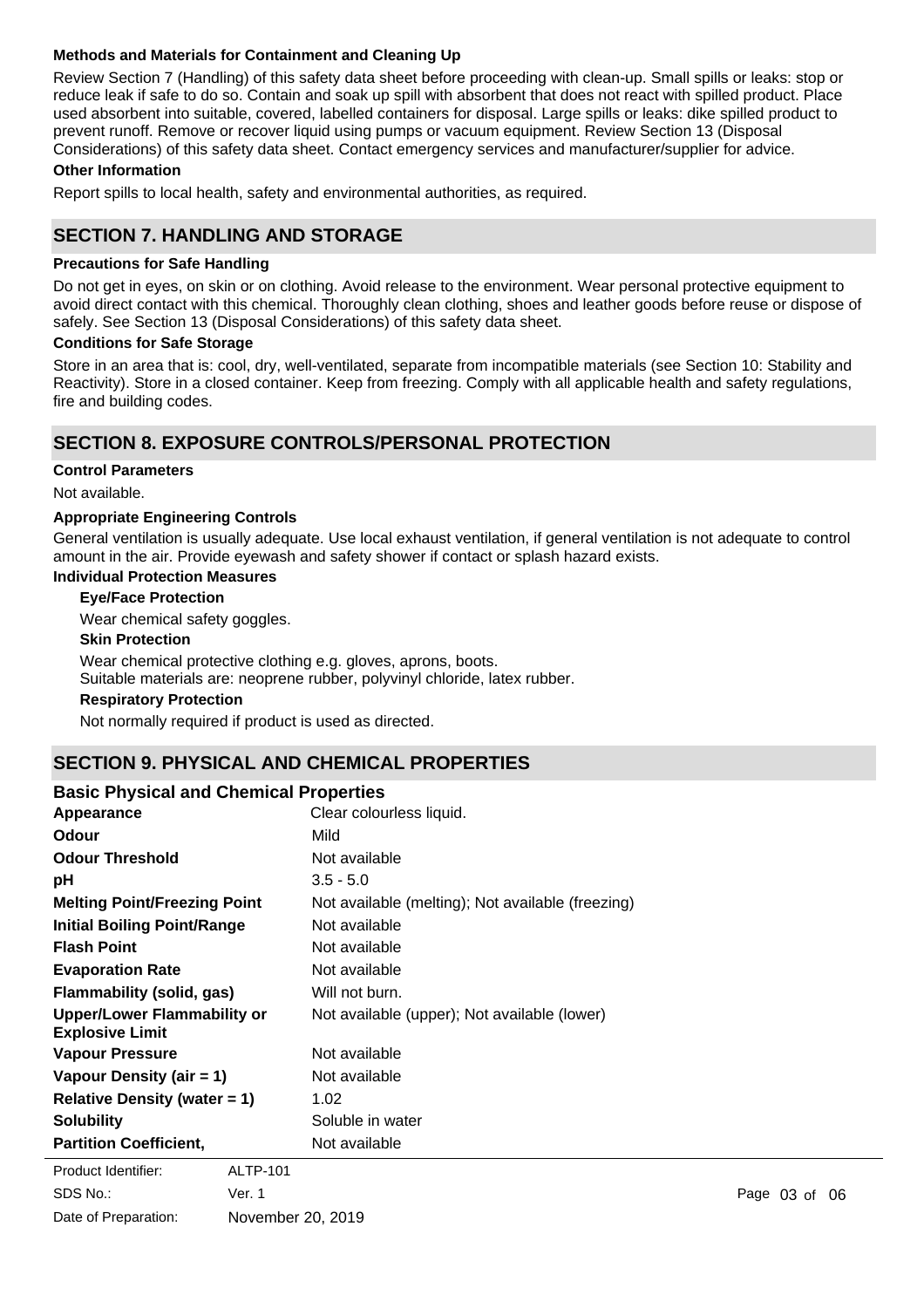### **n-Octanol/Water (Log Kow)**

**Auto-ignition Temperature** Not available **Decomposition Temperature** Not available **Physical State Liquid Other Information**

**Viscosity Not available (kinematic); Not available (dynamic) Viscosity** 

### **SECTION 10. STABILITY AND REACTIVITY**

### **Reactivity**

**Chemical Stability** Normally stable. **Conditions to Avoid** Incompatible materials. **Incompatible Materials** Strong oxidizing agents (e.g. perchloric acid). **Hazardous Decomposition Products** None known. **Possibility of Hazardous Reactions** None known. Not reactive.

### **SECTION 11. TOXICOLOGICAL INFORMATION**

### **Likely Routes of Exposure**

Inhalation; skin contact; eye contact; ingestion.

### **Acute Toxicity**

| <b>Chemical Name</b>                       | <b>LC50</b>                                           | LD50 (oral)      | LD50 (dermal)           |
|--------------------------------------------|-------------------------------------------------------|------------------|-------------------------|
| Tetrasodium<br>ethylenediaminetetraacetate | $> 1-5$ mg/L (rat) (4-hour<br>$\ket{\text{exposure}}$ | 1780 mg/kg (rat) |                         |
| Alcohols, C9-11, ethoxylated,<br>liquids   |                                                       | 1378 mg/kg (rat) | $>$ 2000 mg/kg (rabbit) |

#### **Skin Corrosion/Irritation**

Human experience shows moderate or severe irritation.

### **Serious Eye Damage/Irritation**

Human experience shows serious eye irritation. Symptoms include sore, red eyes, and tearing.

### **STOT (Specific Target Organ Toxicity) - Single Exposure**

#### **Inhalation**

May cause nose and throat irritation, lung irritation.

#### **Skin Absorption**

No information was located.

#### **Ingestion**

May cause irritation of the mouth, throat and stomach. Symptoms may include nausea, vomiting, stomach cramps and diarrhea.

### **Aspiration Hazard**

No information was located.

### **STOT (Specific Target Organ Toxicity) - Repeated Exposure**

No information was located.

### **Respiratory and/or Skin Sensitization**

No information was located.

| Product Identifier:  | ALTP-101          |
|----------------------|-------------------|
| SDS No.:             | Ver. 1            |
| Date of Preparation: | November 20, 2019 |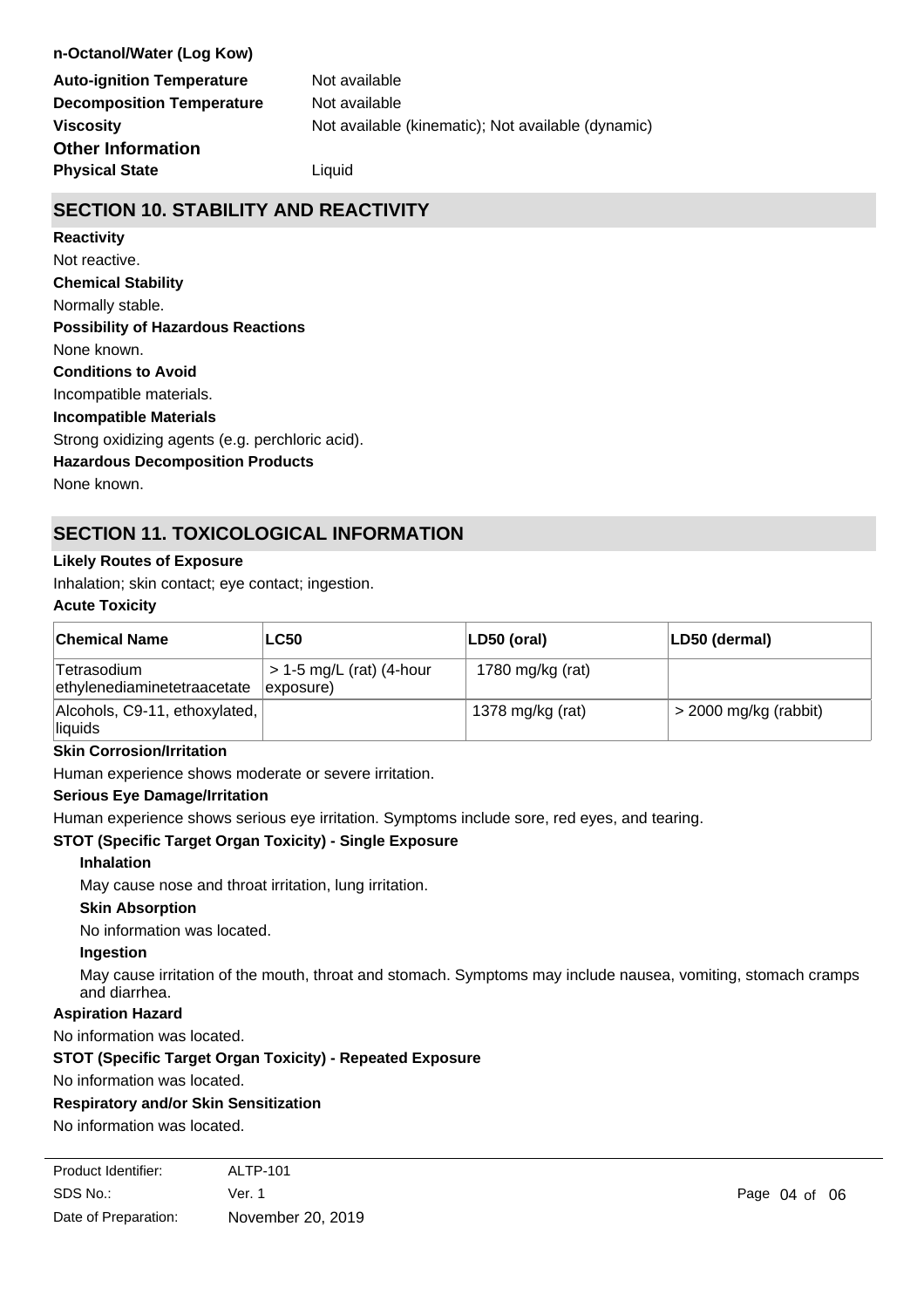### **Carcinogenicity**

No components listed by IARC, ACGIH and NTP.

### **Reproductive Toxicity**

**Development of Offspring** No indication from ingredients.

**Sexual Function and Fertility**

No indication from ingredients.

# **Effects on or via Lactation**

No indication from ingredients.

### **Germ Cell Mutagenicity**

No information was located.

### **Interactive Effects**

No information was located.

# **SECTION 12. ECOLOGICAL INFORMATION**

All components of this product are biodegradable by Regulation (EC) No 648/2004.

### **Toxicity**

### **Acute Aquatic Toxicity**

| <b>Chemical Name</b>                                    | <b>LC50 Fish</b>                                                                 | <b>IEC50 Crustacea</b>                                       | ErC50 Aquatic<br><b>Plants</b> | ErC50 Algae |
|---------------------------------------------------------|----------------------------------------------------------------------------------|--------------------------------------------------------------|--------------------------------|-------------|
| Tetrasodium<br>ethylenediaminetetraaceta (Lepomis<br>te | 34-62 mg/L<br>macrochirus<br>(bluegill); 96-hour;<br>static)                     | 113 mg/L (Daphnia<br>magna (water flea);<br>48-hour; static) |                                |             |
| Alcohols, C9-11,<br>ethoxylated, liquids                | 11 mg/L<br>(Pimephales<br>promelas (fathead<br>minnow); 96-hour;<br>fresh water) | 5.3 mg/L (Daphnia<br>magna (water flea);<br>48-hour)         |                                |             |

### **Chronic Aquatic Toxicity**

| <b>Chemical Name</b>                     | <b>NOEC Fish</b> | EC50 Fish | <b>NOEC Crustacea</b> | <b>EC50 Crustacea</b> |
|------------------------------------------|------------------|-----------|-----------------------|-----------------------|
| Alcohols, C9-11,<br>ethoxylated, liquids | 1.5 mg/L         |           |                       |                       |

# **SECTION 13. DISPOSAL CONSIDERATIONS**

### **Disposal Methods**

Review federal, state/provincial, and local government requirements prior to disposal.

# **SECTION 14. TRANSPORT INFORMATION**

Not regulated under Canadian TDG Regulations. Not regulated under US DOT Regulations.

**Special Precautions** Not applicable

**for User**

### **Transport in Bulk According to Annex II of MARPOL 73/78 and the IBC Code**

Not applicable

# **SECTION 15. REGULATORY INFORMATION**

### **Safety, Health and Environmental Regulations**

**Canada**

### **Domestic Substances List (DSL) / Non-Domestic Substances List (NDSL)**

| ALTP-101          |
|-------------------|
| Ver. 1            |
| November 20, 2019 |
|                   |